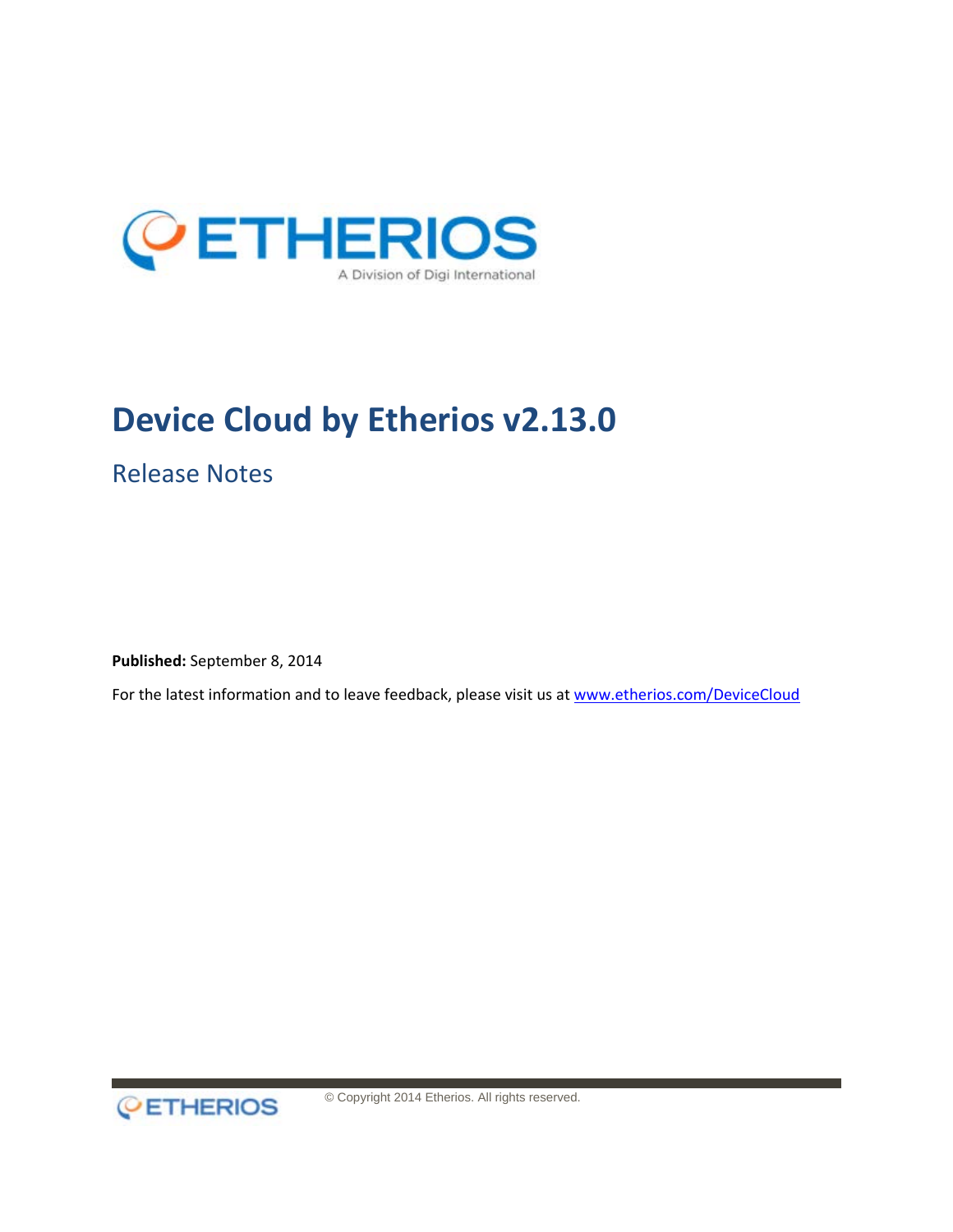### **Contents**

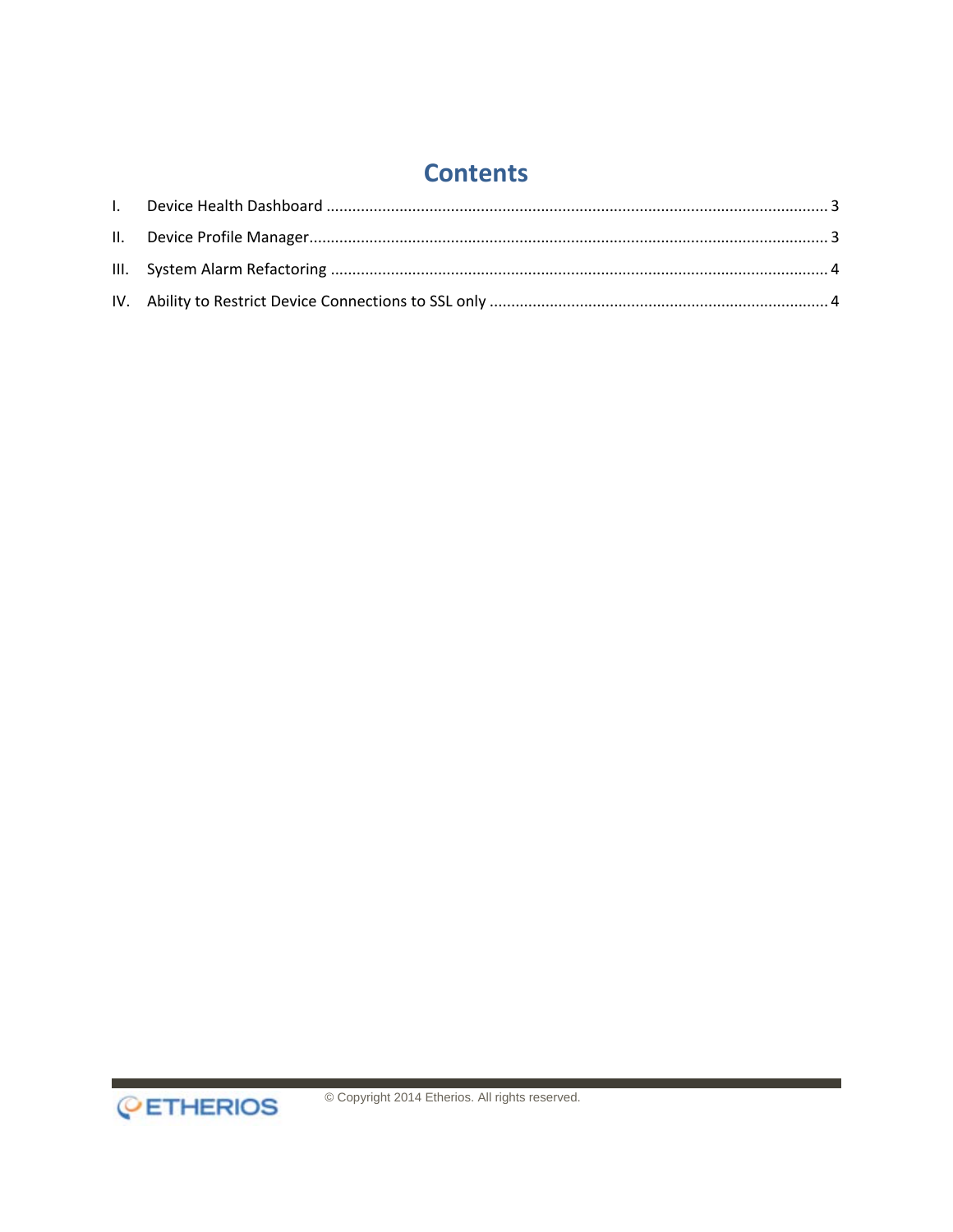## Device Cloud by Etherios v 2.13.0 - Release Notes

Version 2.13.0 of Device Cloud by Etherios, available on September 29, 2014, brings the following new features and enhancements:

#### <span id="page-2-0"></span>**I. Device Health Dashboard**

The Device Cloud "Welcome" page has been replaced with a new Device Health Dashboard which provides valuable information on the current state of your device and network inventory, as well as current alarms and push monitors for your account. In addition to this new account-level dashboard, you also have access to a device-specific dashboard which provides historical statistics on performance metrics for each device.

The Device Health Dashboard feature provides the ability for users to configure a profile for each device type based on various device metrics including, but not limited to: cellular signal strength and quality, CPU and memory utilization, local network performance statistics, and other important metrics. This feature allows administrators to determine at a glance the overall health of the devices in their network. The Device Health Dashboard can be filtered by device type or group, providing administrators different views of their installed based inventory.

This feature is available in the Premier Edition of Device Cloud only. The [Device Cloud](http://www.etherios.com/pdf/device-cloud-editions.pdf)  [Edition Matrix](http://www.etherios.com/pdf/device-cloud-editions.pdf) explains in full detail which Edition supports this feature.

#### <span id="page-2-1"></span>**II. Device Profile Manager**

The Device Profile Manager feature allows a user to configure a Device Profile based on a target ("golden") device. A device's Device Profile consists of the firmware version, configuration specifications and file system contents. A user can specify which of these device attributes should be monitored by the Device Profile Manager. A Device Profile can be applied to all devices of a certain Device Type.

The Device Profile Manager automates management of device security and compliance for a company's entire device network by automating the process of monitoring and managing Device Profiles. Device Profile Manager sends automatic notification to specified user(s) when a device does not match its pre-set Device Profile, and can also automatically remediate issues by re-applying the specified Device Profile to any device that has changed. Device Profiles can be assigned to device groups or device tags, allowing users to create profiles specific to function, geographic boundaries, sub-accounts, etc.

This feature is available in the Premier Edition of Device Cloud.